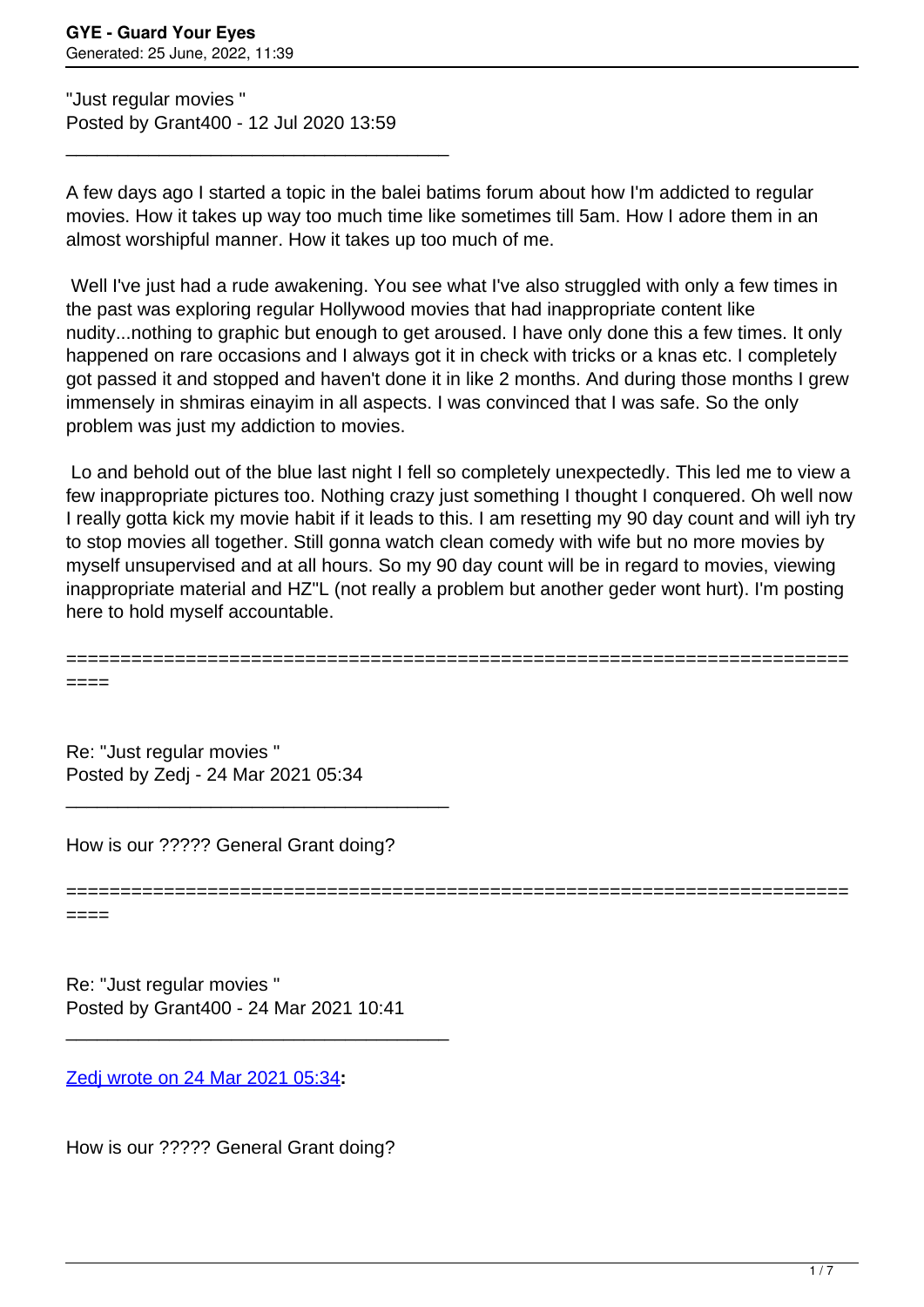BH thanks to all of you guys I'm letting go and in a better place. Still having rough moments but they're lessening...

========================================================================

====

Re: "Just regular movies " Posted by Striving Avreich - 29 Mar 2021 22:01

\_\_\_\_\_\_\_\_\_\_\_\_\_\_\_\_\_\_\_\_\_\_\_\_\_\_\_\_\_\_\_\_\_\_\_\_\_

[Grant400 wrote on 23 Mar 2021 13:26](/forum/19-Introduce-Yourself/365944-Re-Just-regular-movies-)**:**

So I sign off rightfully disgraced but determined, and even slightly proud that I didn't completely relinquish my life to people who don't deserve to be graced with such a term.

Grant

This is gold!!

Why would I want to give up my life, learning & davening to someone of such low morality!

======================================================================== ====

Re: "Just regular movies " Posted by Grant400 - 31 Mar 2021 23:27

\_\_\_\_\_\_\_\_\_\_\_\_\_\_\_\_\_\_\_\_\_\_\_\_\_\_\_\_\_\_\_\_\_\_\_\_\_

Today, and right now is one of the hardest moments I've had since joining GYE. Pray for me.

========================================================================

========================================================================

====

Re: "Just regular movies " Posted by EvedHashem1836 - 31 Mar 2021 23:35 \_\_\_\_\_\_\_\_\_\_\_\_\_\_\_\_\_\_\_\_\_\_\_\_\_\_\_\_\_\_\_\_\_\_\_\_\_

will do. want to shmuz w someone?

 $====$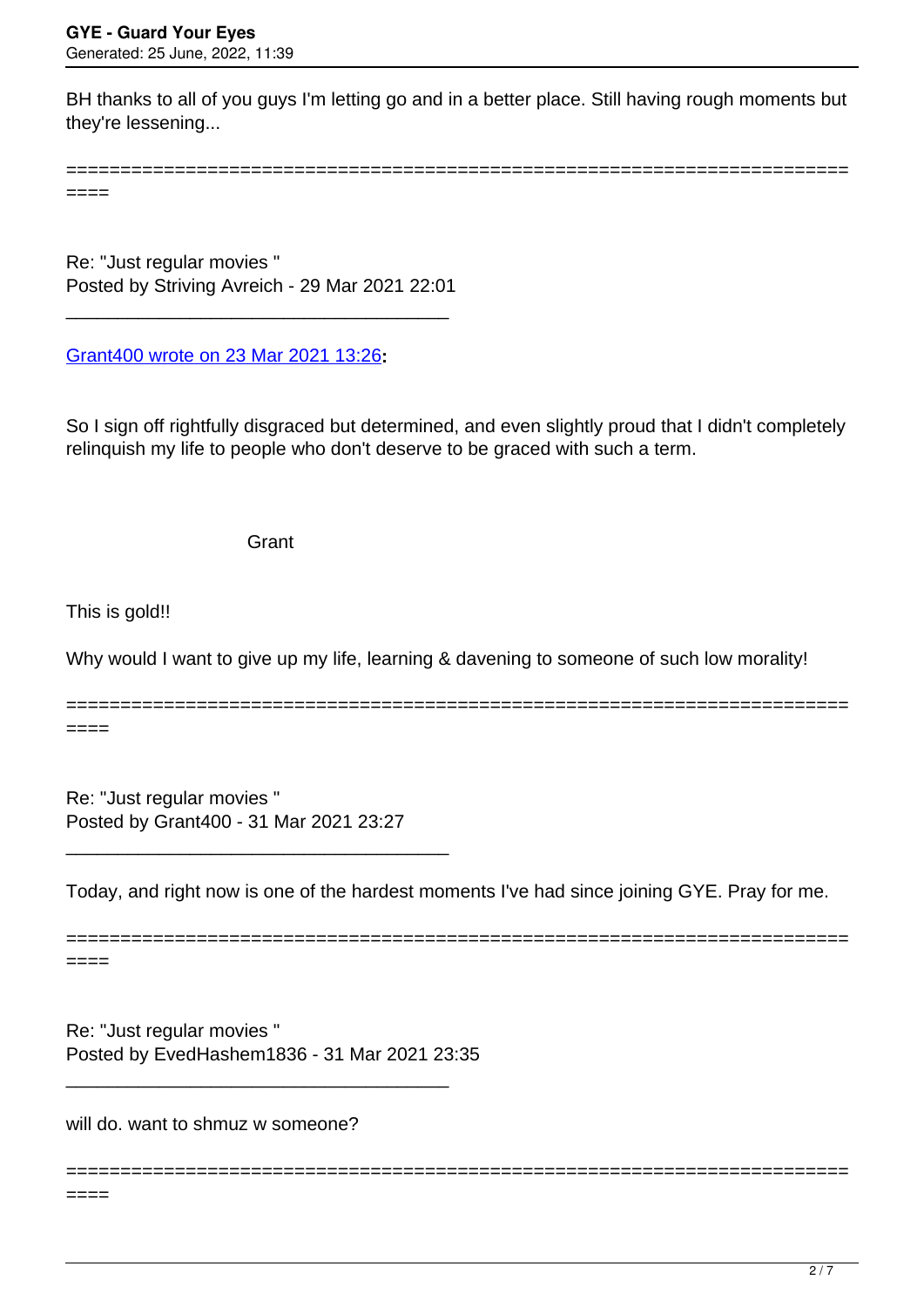Re: "Just regular movies " Posted by eyes - 31 Mar 2021 23:46

you want to call me, ill speak anytime.

\_\_\_\_\_\_\_\_\_\_\_\_\_\_\_\_\_\_\_\_\_\_\_\_\_\_\_\_\_\_\_\_\_\_\_\_\_

========================================================================

Re: "Just regular movies " Posted by Lou - 01 Apr 2021 05:32

[Grant400 wrote on 31 Mar 2021 23:27](/forum/19-Introduce-Yourself/366225-Re-Just-regular-movies-)**:**

\_\_\_\_\_\_\_\_\_\_\_\_\_\_\_\_\_\_\_\_\_\_\_\_\_\_\_\_\_\_\_\_\_\_\_\_\_

Today, and right now is one of the hardest moments I've had since joining GYE. Pray for me.

I don't know when this was posted exactly.... We feel your pain,brother! Stay strong as we really need you as a role model. Not just saying that. You didn't elaborate much on the issue so can't really comment on it,but please remember that you do have the ability to get through this!

I also had a moment of weakness yesterday. I convinced myself that I really deserve and need some of my old garbage to view and watch and relax for a while. I was able to work through it by telling myself that it is true that I deserve it,however perhaps after the challenging day I had ,I also deserve to eat my favorite pretzels(for those viewing this at a later date it is Pesach now).I decided I have to view the garbage as Chametz. Just like I wouldn't dream of grabbing a bag of pretzels because I am really craving it,the same applies to this. BH that worked wonders!Hatzlocha,

Achecha,

Lou

====

========================================================================

====

Re: "Just regular movies " Posted by Zedj - 01 Apr 2021 08:32

\_\_\_\_\_\_\_\_\_\_\_\_\_\_\_\_\_\_\_\_\_\_\_\_\_\_\_\_\_\_\_\_\_\_\_\_\_

Dear grant,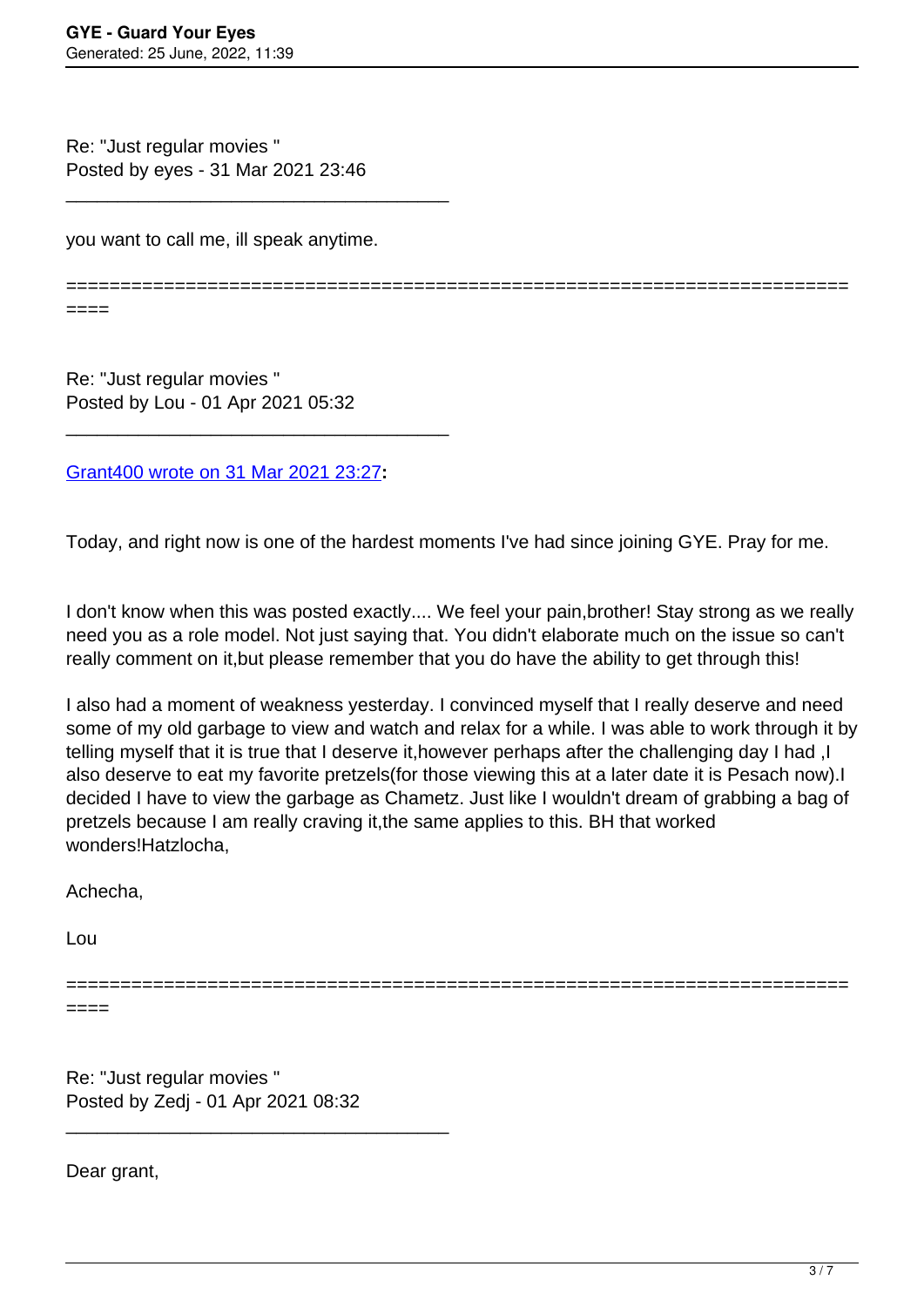How are you doing?

======================================================================== ====

Re: "Just regular movies " Posted by Grant400 - 01 Apr 2021 11:59

\_\_\_\_\_\_\_\_\_\_\_\_\_\_\_\_\_\_\_\_\_\_\_\_\_\_\_\_\_\_\_\_\_\_\_\_\_

Thank you all for the chizuk, offers and concern. BH I'm clean. But yesterday was gruesome. The 3 day yom tov was hard but hands are always tied then so it makes it easier. Yesterday was a build up. I refused to give in. What will today bring? I hope a lessening of urges and a refreshment in understanding the true toxicity of giving in and being a swine. I know that eventually I will feel different. Just gotta wait till then. I will update iyh.

========================================================================

====

====

Re: "Just regular movies " Posted by Grant400 - 02 Apr 2021 18:37

\_\_\_\_\_\_\_\_\_\_\_\_\_\_\_\_\_\_\_\_\_\_\_\_\_\_\_\_\_\_\_\_\_\_\_\_\_

Was looking at technically ok stuff. Mixed in were not good stuff. Sort of quickly swiped past it but should've not started, or at least stopped right away when I saw it. Unfortunately it took me a few minutes. Didn't focus on the bad stuff really but it isn't something I want. I added the "ok" stuff to my taphsic.

========================================================================

Re: "Just regular movies " Posted by Grant400 - 02 Apr 2021 19:48

\_\_\_\_\_\_\_\_\_\_\_\_\_\_\_\_\_\_\_\_\_\_\_\_\_\_\_\_\_\_\_\_\_\_\_\_\_

Here is what I'm thinking. Technically according to my rules, I can still click I'm still clean. Here's the catch, until recently I have been pristine. In all areas. Last week, after what happened although I didn't judge it as a fall, it ruined that. For me most of my streak, it wasn't a day-to-day battle. I had a concept in my head I do not do this at all. This remove the battle from being a reality almost like keeping Sabbath. Now after having expose myself to improper images, it whet my appetite on a practical level and made it a minute by minute battle. I've been white knuckling ever since and emailing my Filter Company to keep deleting apps and removing sites.. Unfortunately today I tried to have them remive a site, but they couldn't do it even though I requested it twice. That was the site mentioned above.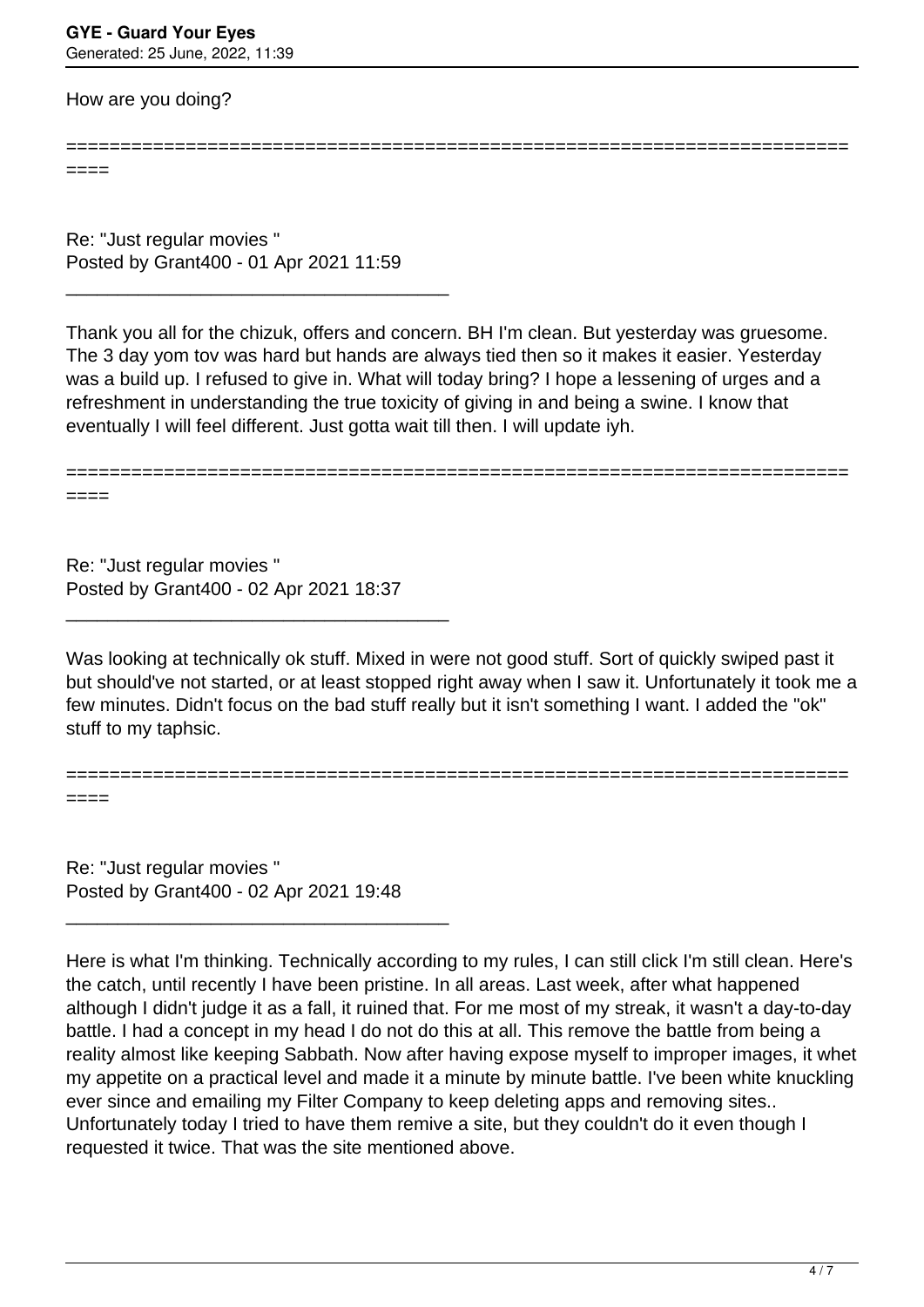As I posted above I was looking at okay things, although between me and you it was stupid of me, and I saw terrible images mixed in. What I feel I need to do is completely restart my count. Although technically according to the rules I didn't have a fall, according to where I was hoping to be I had a fall.

It seems to me that the only way to continue living life is by starting over fresh. A brand new start of being clean in all areas. No more half-measures and excuses about certain things falling on their permitted categories. From now on I restart my account without using it as an excuse to get my fill. My fill is only of kedusha and loyalty to my religion, family and most of all my wife.

I want to hit "rock bottom" while still "on top". I pray this helps. The urges are tremendous. I hope I will make it to Yom Tov clean, and after starting a few day streak it will go back to the way it was. Not constantly on my mind.

Goodbye 172.

Ah gut yom tov!

======================================================================== ====

Re: "Just regular movies " Posted by DavidT - 05 Apr 2021 13:54

[Grant400 wrote on 02 Apr 2021 19:48](/forum/19-Introduce-Yourself/366304-Re-Just-regular-movies-)**:**

\_\_\_\_\_\_\_\_\_\_\_\_\_\_\_\_\_\_\_\_\_\_\_\_\_\_\_\_\_\_\_\_\_\_\_\_\_

Goodbye 172.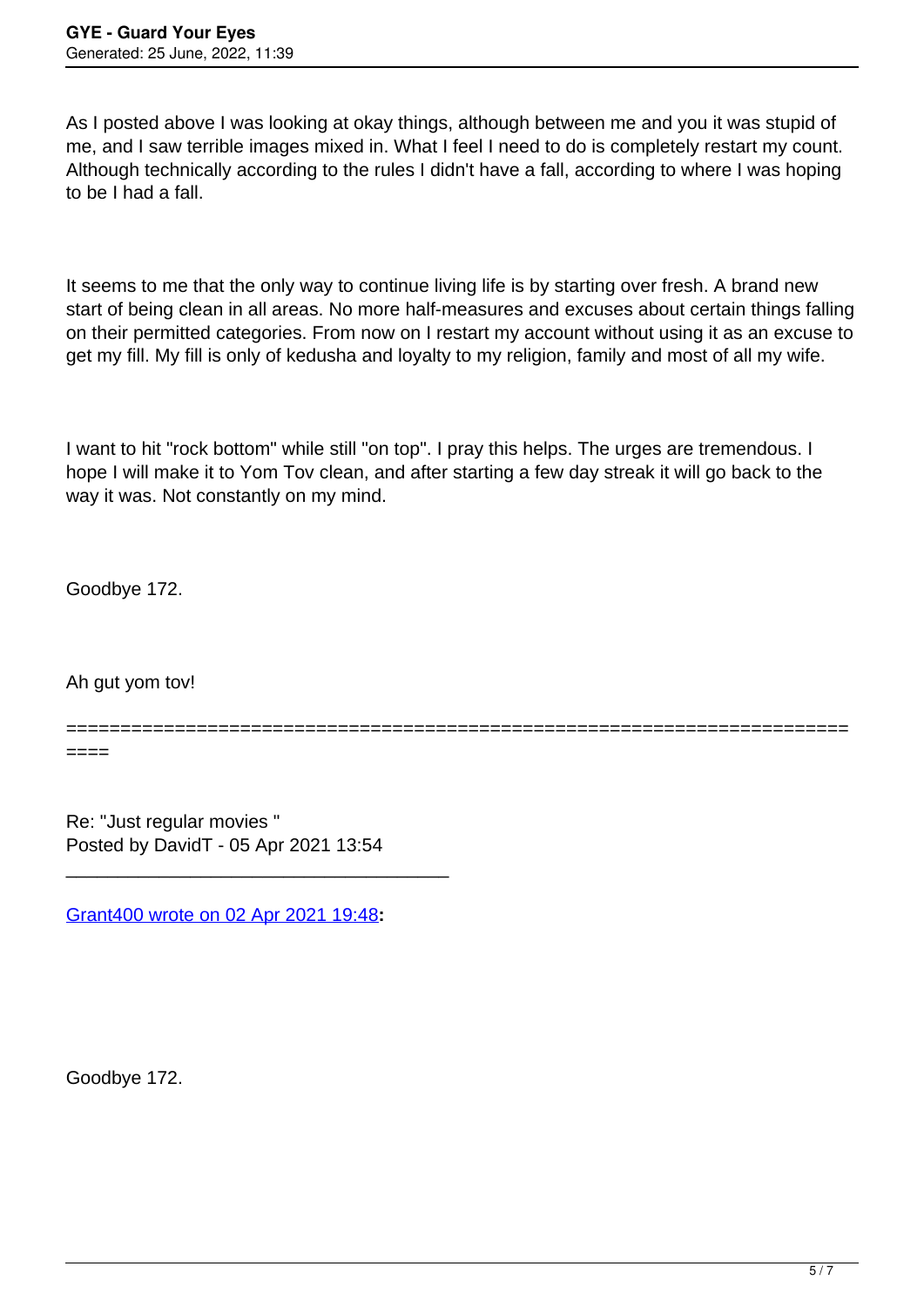Hi Grant

Sorry but I disagree with Goodbye 172

Your clean days are yours to keep for ever!

The counting is not like sefiras haomer... It's just a tool to help us grow, but Hashem has a different counting tool... (getting up after the falls, is the greatest form of teshuva and it erases the falls) the clean days count just keeps on accumulating. (this is based on the teaching of sefer tomer devorah)

Please continue to keep us inspired!

========================================================================

====

Re: "Just regular movies " Posted by Lou - 25 Apr 2021 15:16

\_\_\_\_\_\_\_\_\_\_\_\_\_\_\_\_\_\_\_\_\_\_\_\_\_\_\_\_\_\_\_\_\_\_\_\_\_

Where is Grant??????

======================================================================== ====

Re: "Just regular movies " Posted by Grant400 - 14 Jun 2021 21:33

\_\_\_\_\_\_\_\_\_\_\_\_\_\_\_\_\_\_\_\_\_\_\_\_\_\_\_\_\_\_\_\_\_\_\_\_\_

Hey guys just a quick update. I had a shaky period recently. I acted out. Fought my way back up B"H. Thanks to many people, especially HHM and Sapy, I feel like I'm on safer ground now. Let's roll!

========================================================================

====

Re: "Just regular movies " Posted by Grant400 - 29 Jun 2021 00:20

\_\_\_\_\_\_\_\_\_\_\_\_\_\_\_\_\_\_\_\_\_\_\_\_\_\_\_\_\_\_\_\_\_\_\_\_\_